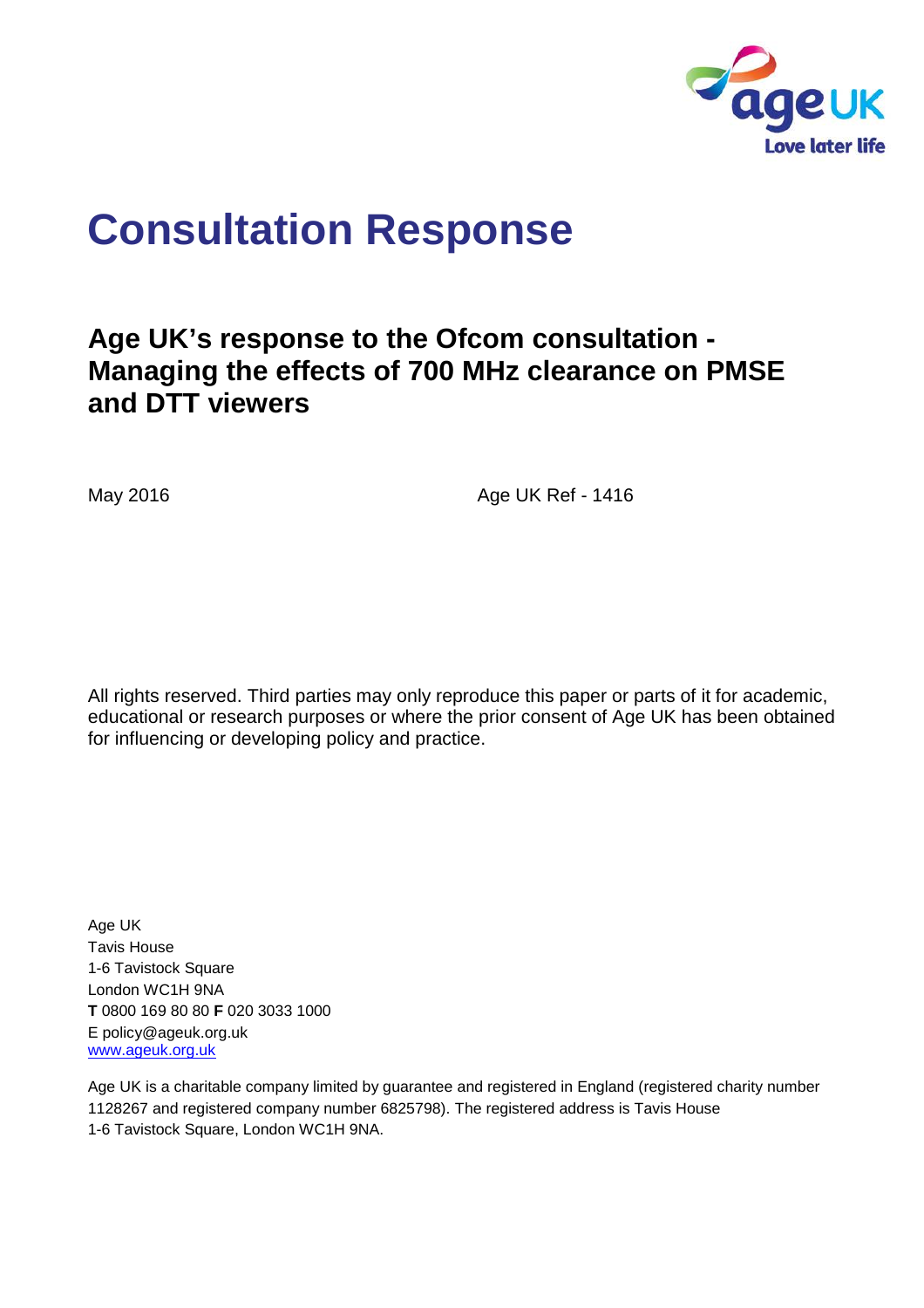## **About this consultation**

In 2014 it was announced that certain airwaves would be cleared and made available for mobile data – 'the 700MHz clearance programme'. This will affect some viewers of Digital Terrestrial TV (DTT). Ofcom estimate that,14-20 million households will need to retune their TV, 100,000-160,00 may need to replace their aerials, 40,000-110,00 may need to point their aerials in a different direction, and a very small number of viewers may need to change to satellite or cable TV. (There will also be changes affecting those who use wireless microphones but this issue is not covered in this response.)

The Government is considering whether there is a case for making public funding available to support viewers. It has requested advice from Ofcom on the effects the changes will have on stakeholders, the options for addressing these effects, and the associated costs. The consultation aims to gather information to inform this advice.

## **About Age UK**

Age UK is the country's largest charity dedicated to helping everyone make the most of later life. The Age UK network includes around 165 local Age UKs reaching most of England. Each year we provide information and advice to around 4.5 million people through web based and written materials, and individual enquires by telephone, letter, email and local face-to-face sessions. We work closely with Age Cymru, Age NI and Age Scotland.

### **Introduction and context**

Any changes that could affect TV reception could have a major impact for older people, many of whom rely on their TV, and who are less likely than younger age groups to use internet based media and communications. The TV is an important source of company, information and entertainment for isolated older people. Half of people aged 75 and over live alone, disability increases with age, and people aged 75 or over are more likely to say they are sometimes or often lonely than those aged 65 to 74 (41 per cent compared to 29 per cent) <sup>[1](#page-1-0)</sup>. 45 per cent of people aged 75 and over say they consider the television as their main form of company.<sup>[2](#page-1-1)</sup>

As set out below, some people will need support when the changes are introduced. A particular concern is that, even if there are test signals, these are unlikely to cover all

<span id="page-1-0"></span><sup>&</sup>lt;sup>1</sup> TNS survey for Age UK 2014.

<span id="page-1-1"></span>*<sup>1</sup> TNS survey for Age UK* 2014. *<sup>2</sup> TNS survey for Age UK*, 2014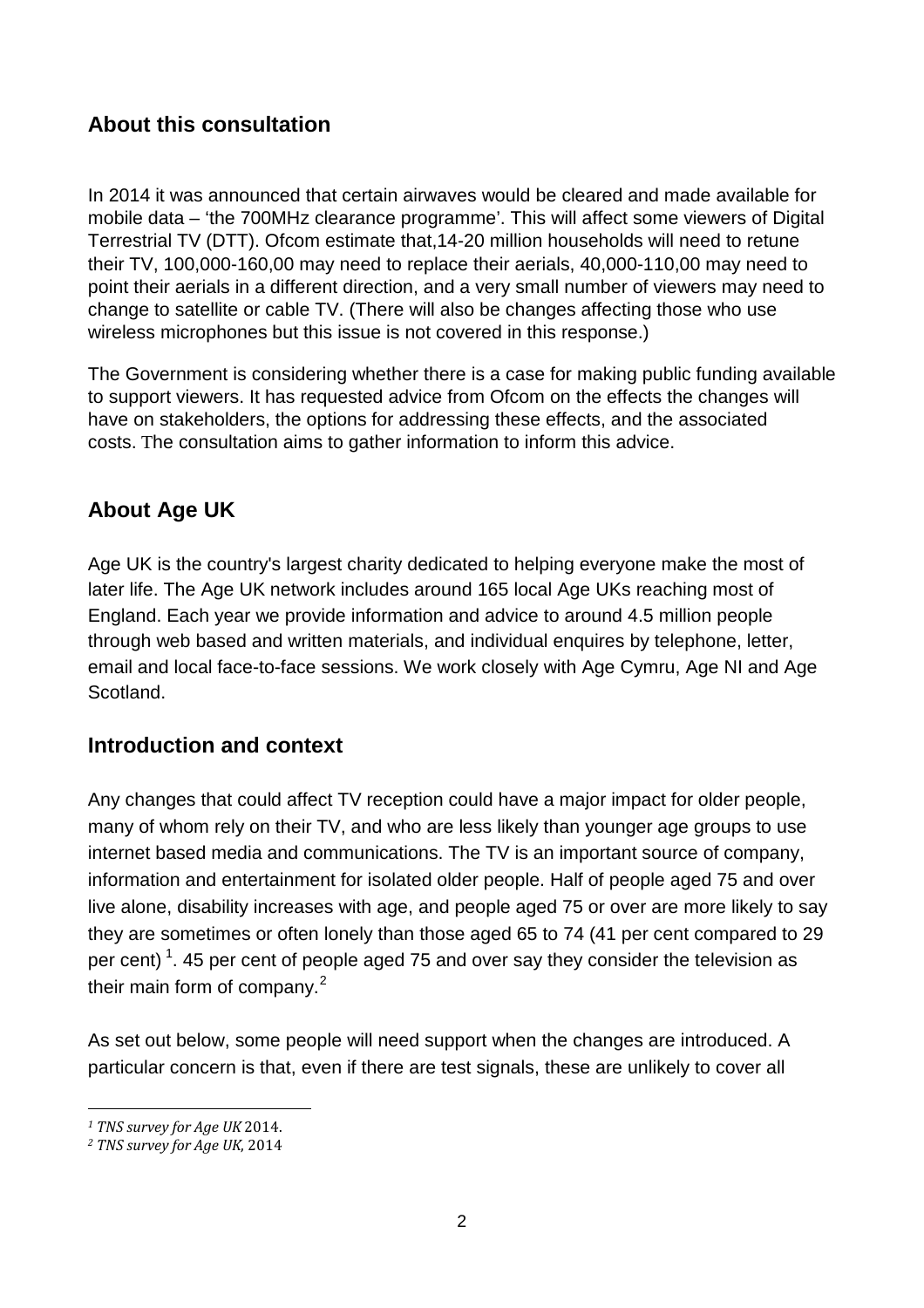areas. This could result in viewers not necessarily knowing in advance if they will be affected so it will be difficult for them, and any organisations offering support, to plan for the changes. It is important that there is an effective support scheme providing practical and financial help that is able to respond quickly to protect vulnerable older people. We believe there is a strong case for public funding.

*Question 1: Do you agree with our assessment of the number of viewers that will need to retune?* 

#### No view

*Question 2: Do you have any comments on how viewers will find the retuning process and whether there are particular groups of viewers which will require greater consideration/assistance with the process? What help might they need?* 

We would expect the majority of older people to find the process straightforward. However there are likely to be some people who will face difficulties. The consultation document refers to Digital UK research following the 2013 retuning, which found that most people in the area studied said they would be confident about retuning in the future. However this still leaves a fifth who were not, which based on Ofcom's estimate of 14-20 million households needing to retune, would represent 2.8 to 4 million households.

Older people, particularly those aged 75 and over, are less likely to feel confident with new technology, and may be more likely than younger groups, to have physical and sensory impairments or be living with dementia or cognitive decline. It is estimated that mild cognitive impairment affects between 5 and 20 per cent of the population aged 65 and over, with the oldest age groups more likely to experience it.<sup>[3](#page-2-0)</sup> People with this condition can generally live independently but may find some tasks more difficult – this can include a high level of anxiety around new or complicated tasks including those involving technology.

Good communications will be important to help those who feel uncertain about the process, and there should be the option to ring a helpline. However, in a 2010 response on digital switchover, Age Concern and Help the Aged (the predecessor organisations to Age UK) commented that while the helpline providing information about retuning 'was found to be very helpful and gave a lot of support, for some older people talking through the problem was not enough to help them retune because they needed practical support in

<sup>3</sup> http://www.ageuk.org.uk/Documents/EN-GB/Forl

<span id="page-2-0"></span>professionals/Research/Cognitive\_decline\_and\_dementia\_evidence\_review\_Age\_UK.pdf?dtrk=true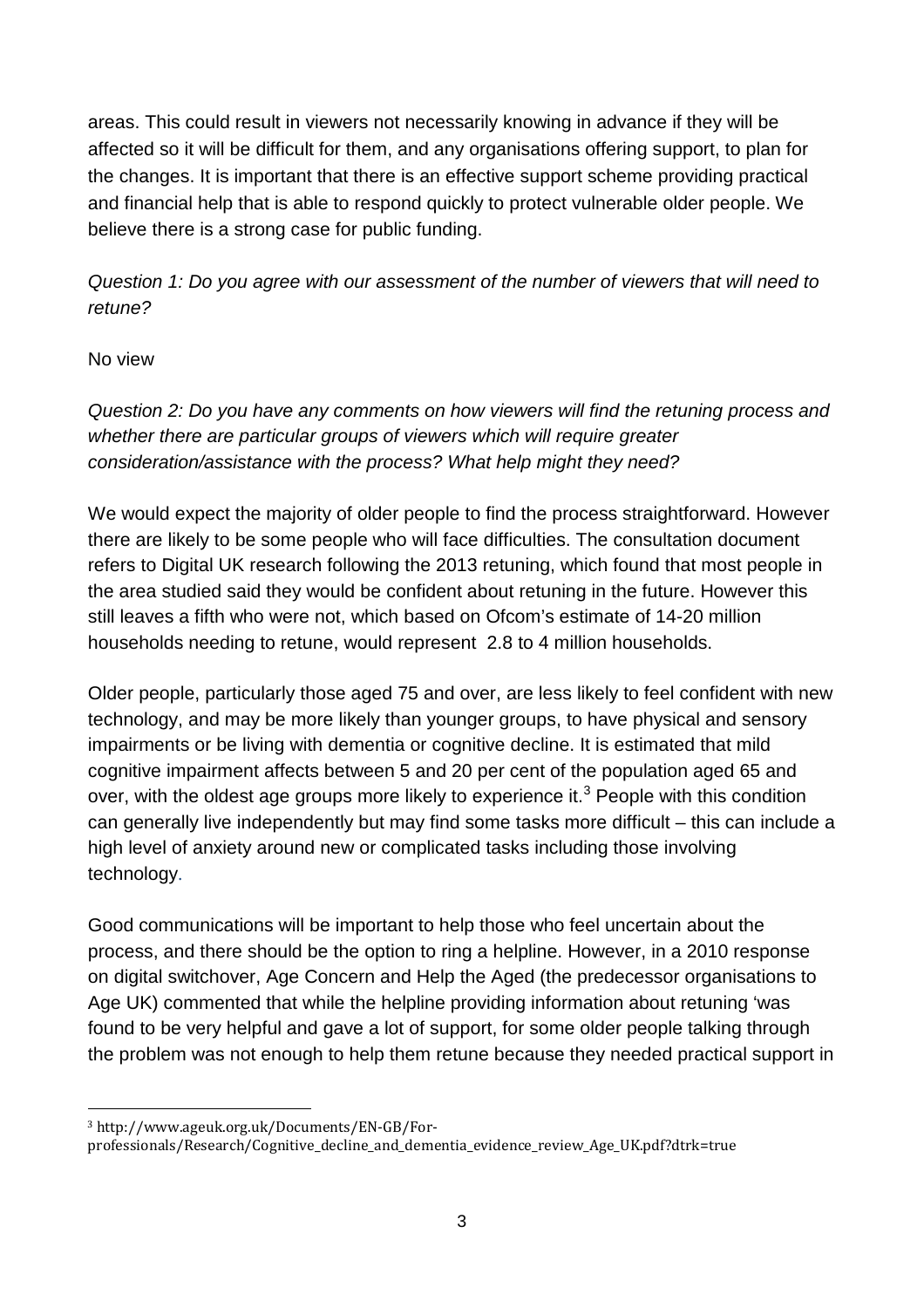their homes'.<sup>[4](#page-3-0)</sup> Similarly we expect that under the new initiative there will be a minority who feel uncertain about what to do, and do not have family or friends to help, and may require practical support.

*Question 3: Do you have any information to suggest that our estimate for the number of households that will need to replace their aerials should be different?* 

No view

*Question 4: Do you have any information relevant to our assessment of the average cost of an aerial replacement?* 

We do not have any specific information on costs but we are concerned that if a large number of people in an area need to replace their aerial at one time, demand could increase costs or open up the market to unscrupulous suppliers who may overcharge consumers and/or may not carry out the work to a good standard (see Q9).

#### *Question 5: Do you have any evidence as to what proportion of viewers may struggle to bear the cost of an aerial replacement?*

We anticipate that many older people will feel it is unfair to have to pay around £150 for a new aerial in order to continue to maintain TV reception, especially if they do not expect to benefit from improvements in mobile data. (Only 50 per cent of people aged 75 and over use a mobile phone compared to 90 per cent of all UK adults. For smartphones, the differences are even greater as only 8 per cent of those aged 75 and over and 28 per cent of 6[5](#page-3-1) to 74 year olds use one, compared to 70 per cent of all adults.<sup>5</sup>)

For a single person receiving the standard amount of Pension Credit guarantee, £150 is equivalent to nearly their weekly income so represents a major expense. Around 1.6 million pensioners in the UK live in poverty and 12 per cent of people aged 65 and over say they would be unable to pay 'an unexpected expense of £200'. $^6$  $^6$  Among pensioners, poverty rates rise with age, from 12 per cent of those in their 60s, to 18 per cent among people aged 85 and over.

<sup>4</sup> <https://www.parliament.uk/documents/documents/upload/ageconcernukdso.pdf> j

<span id="page-3-1"></span><span id="page-3-0"></span><sup>5</sup> [http://stakeholders.ofcom.org.uk/binaries/research/media-literacy/adults-literacy-2016/2016-Adults-media](http://stakeholders.ofcom.org.uk/binaries/research/media-literacy/adults-literacy-2016/2016-Adults-media-use-and-attitudes.pdf)[use-and-attitudes.pdf](http://stakeholders.ofcom.org.uk/binaries/research/media-literacy/adults-literacy-2016/2016-Adults-media-use-and-attitudes.pdf) <sup>6</sup> *Households below average* income 1994/1995 to 2013/2014, DWP, 2015.

<span id="page-3-2"></span>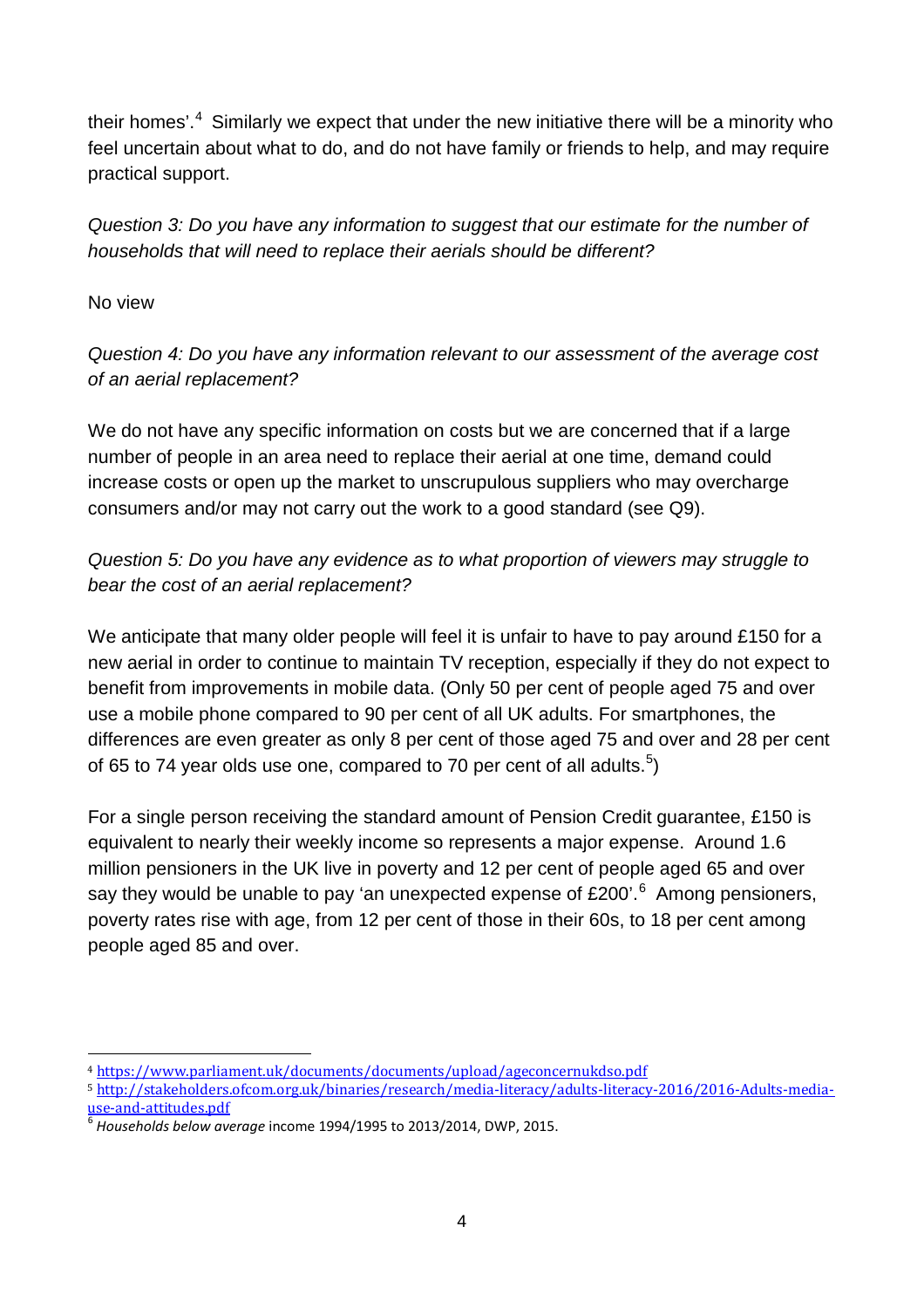*Question 6: Do you have any information to suggest that our estimate of the number of viewers that may need to repoint their aerials should be different?* 

No view

*Question 7: Do you have any information relevant to our estimate of the cost of aerial repoints or platform changes?* 

No view

*Question 8: Do you have any evidence as to what proportion of viewers may struggle to bear the cost of an aerial repoint or platform change?* 

If people can find someone to repoint their aerial for £50, this is a lower cost than getting a new aerial, however it still represents a significant outlay for people living on a low income.

*Question 9: Are there any other matters the viewer support scheme should cover?* 

The consultation paper discusses the costs of viewer communications. Some people will also need financial and/or practical support and it is important that there is a scheme that can meet these needs.

Some older people may be able to afford to have their aerial replaced, or repointed, but will not know how to go about finding a trusted installer, or need help in making the arrangements. An important aim of the support scheme, and communications surrounding the changes, should be to ensure that people have good quality work undertaken at a fair price.

We know that many older people are targeted by doorstep scammers, who overcharge for often unnecessary gardening, maintenance and other services.<sup>[7](#page-4-0)</sup> Given this risk, local lists of trusted traders would help reduce the risk of criminals and scammers using the opportunity of the changes and telling people they are at risk of losing TV signal, and the general risk of poor quality work. Wales Head of Trading Standards previously warned against the risk of 'aerial cowboys' during the Digital Switchover<sup>[8](#page-4-1)</sup>, so the Government should ensure that the relevant agencies – including Trading Standards – warn people what to look out for and provide trusted trader lists.

<span id="page-4-0"></span>[http://www.ageuk.org.uk/documents/en-gb/for-professionals/consumer](http://www.ageuk.org.uk/documents/en-gb/for-professionals/consumer-issues/age%20uk%20only%20the%20tip%20of%20the%20iceberg%20april%202015.pdf?dtrk=true)[issues/age%20uk%20only%20the%20tip%20of%20the%20iceberg%20april%202015.pdf?dtrk=true](http://www.ageuk.org.uk/documents/en-gb/for-professionals/consumer-issues/age%20uk%20only%20the%20tip%20of%20the%20iceberg%20april%202015.pdf?dtrk=true) <sup>8</sup> <http://www.tradingstandardswales.org.uk/news/news-item.cfm/newsid/17>  $\overline{1}$ 

<span id="page-4-1"></span>